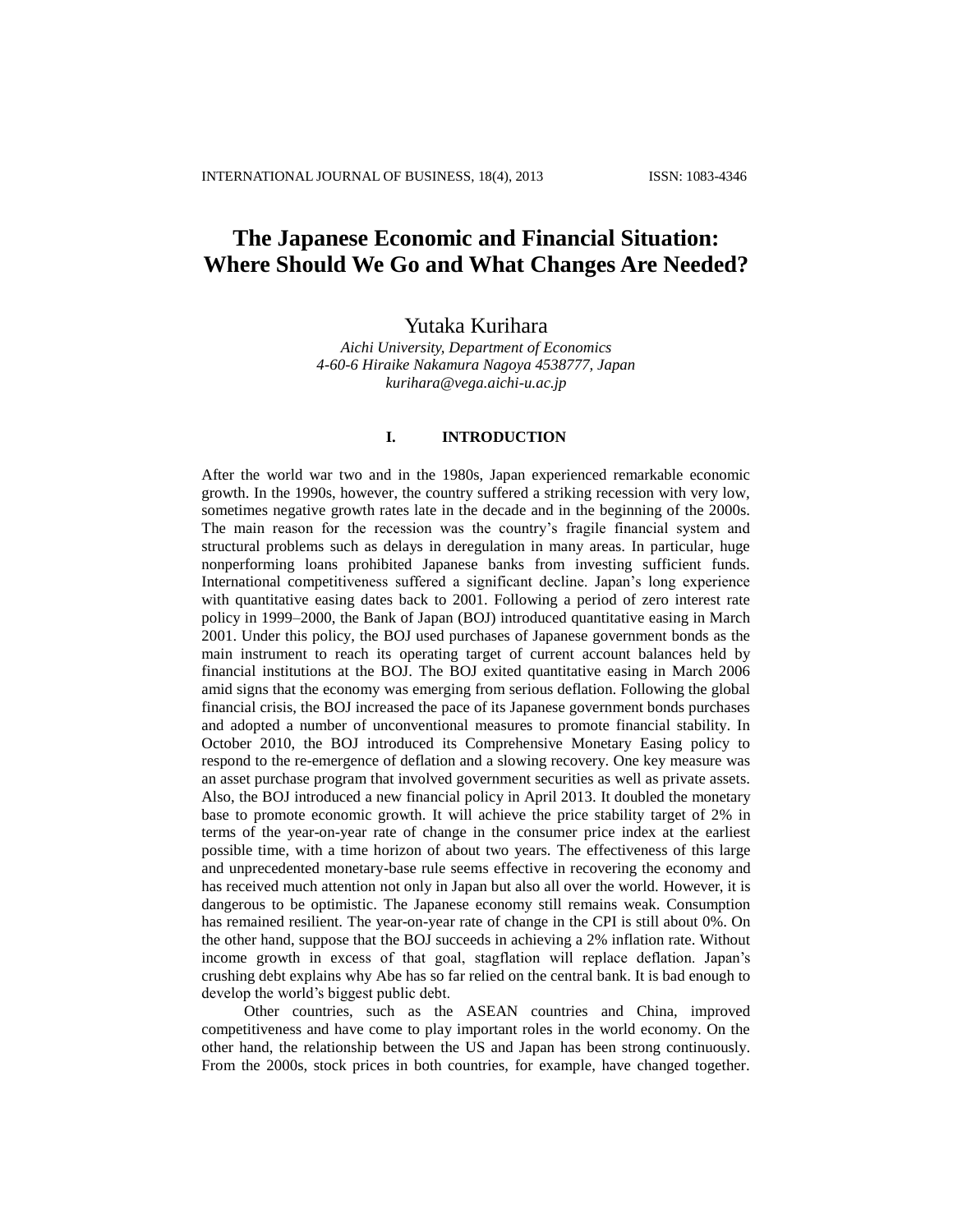European recession and crises in those countries have impacted the Japanese economy. Carry trade might have influenced exchange rates. Also, a strong yen has damaged Japanese export companies. Like these factors, economic globalization has been growing continuously.

Japan, as one of the developed and economically advanced countries, and Asia must contribute to the development of the world economy. Globalization has conferred significant benefits on the Japan and Asian economy; however, many factors must be considered in assessing the impact of globalization. The serious economic conditions of the recession may be related to globalization, whose effects include both positive and negative outcomes. This process has affected and will continue to influence the world economy.

This issue examines such problems from theoretical, empirical, and institutional perspectives with a primary focus on Japanese cases that may serve to inform other countries of important lessons.

The authors and abstracts are as follows:

#### **1. "Japanese Monetary Policy: Experiences in Lost Decades" by Wataru Takahashi (Osaka University of Economics)**

This paper describes the record of the Japanese monetary policy since the late 1990s from the view of practical experiences as well as theoretical insights. Japan started the so-called conventional monetary policy before other central banks in developed economies. Because the policy has multidimensional aspects, various angles are required to evaluate the effect. Although there is no clear conclusion about their effectiveness in terms of boosting business activities, the zero-interest policy and quantitative easing have clearer effects in the stabilization of the financial system. For last two decades, the main policy task of the Bank of Japan has been to overcome prolonged deflation. This has incurred a challenge for the independence of the central bank, as the established policy framework (e.g., inflation targeting) is well designed to combat inflation but is not necessarily planned to fight deflation. In addition, public debt management, an oft-forgotten business of a central bank, emerges as a new issue not only in Japan but also in other developed economies.

#### **2. "Adjustment Costs in the Japanese Banking Sector" by Kazuyuki Inagaki (Onomichi City University)**

This paper examines labor adjustment costs in the Japanese banking sector. The existence of labor adjustment costs affects employment adjustment in response to negative shocks. Therefore, this investigation is helpful to develop an understanding of the impact of the financial crisis on the Japanese banking sector. A measure of the labor adjustment costs is theoretically derived from the dynamic labor-demand model, and its significance can be checked using the Euler equation. Using Japanese data for the period 2001–2012, we found that firing costs are particularly high in the banking sector. This result suggests that the impact of the financial crisis on the banking sector is not removed quickly, as a reduction in employment is extremely expensive in this sector.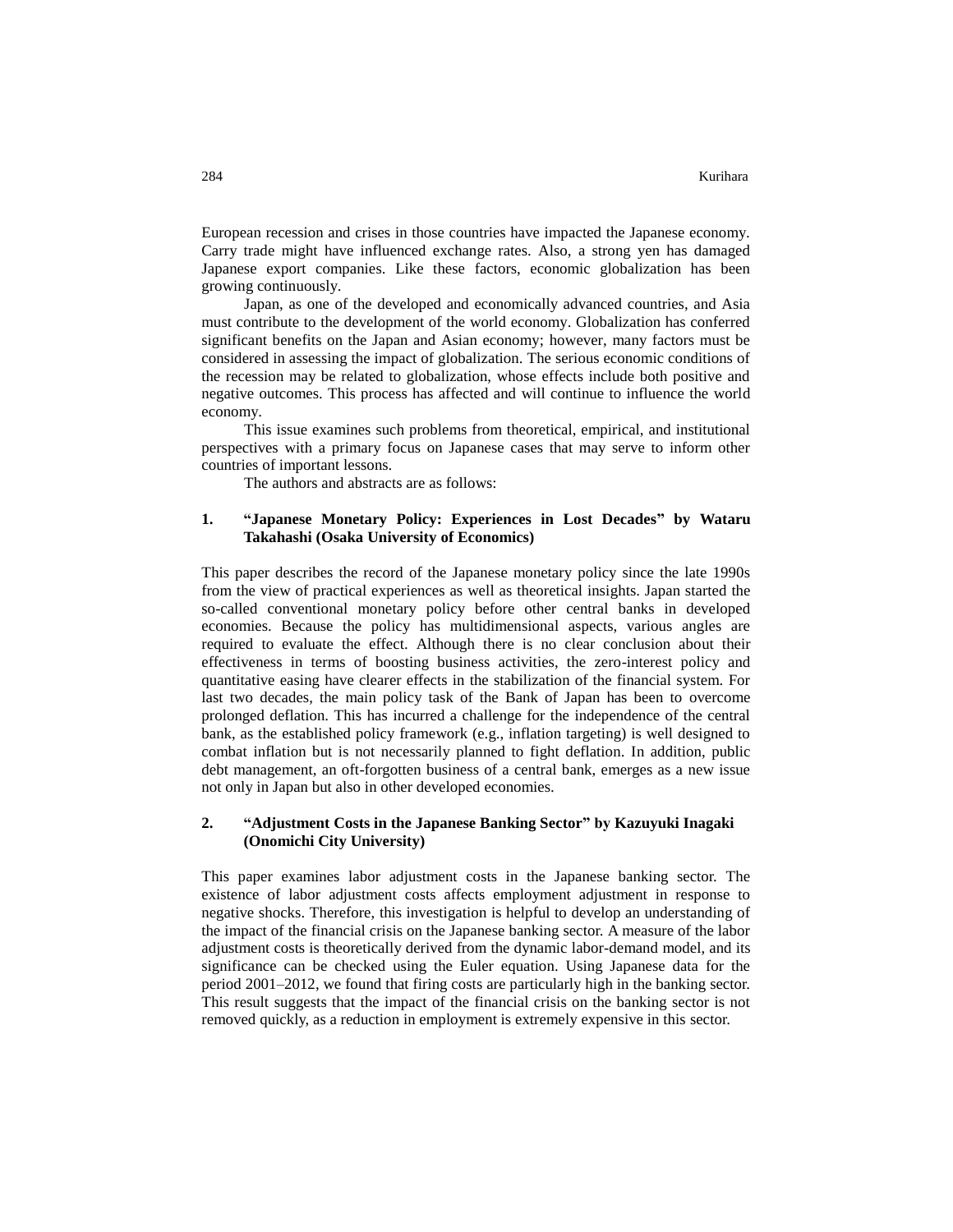#### **3. "Liquidity in Japanese Government Bond Futures Market" by Takeo Minaki (Hokusei Gakuen University)**

This paper examines relations among liquidity, transaction costs and risk in the Japanese government bond (JGB) futures market of the Tokyo Stock Exchange (TSE). As a result, an investigation of the relation between liquidity and risk reveals that an increase of volatility increases ILLIQ, which is a liquidity index. This result shows that liquidity falls when risk increases in the JGB futures market. Moreover, when the relation between liquidity and spreads, which are transaction costs, is investigated, ILLIQ increases as spreads widen. Regarding this result, when transaction costs increase, liquidity in the market decreases. Finally, the investigation of the relationship between transaction costs and volatility, which represent risk, reveals that the spreads become larger as volatility increases. These analyses show that transaction costs will increase as risk increases.

## **4. "On Households Insurance Demand - Evidence from the Great East Japan Earthquake" by Ying Ying Jiang (Hitotsubashi University), Yoshihiro Asai (Meiji University), and Souichiro Moridaira (Waseda University)**

On March 11, 2011, following Japan's largest earthquake in recorded history, the country was hit by a ferocious tsunami, and nuclear crisis that resulted in the deaths of almost 20 thousand people and 300 thousand people still live in shelters as of January 2013. This article reports on the findings from a questionnaire survey administered to 1200 Japanese households and analyzes insurance demands after the earthquake. Although some Japanese households bought earthquake insurance after the earthquake disaster, others are relying on savings as a means to combat the next earthquake disaster and have not bought earthquake insurance. However, households that experienced natural disasters before this one have tended to buy earthquake insurance. The findings also reveal that Japanese households in coastal areas and river flood plains tend to buy earthquake insurance.

## **5. "Public Debt and Inflation Dynamics in A Sticky Price Model" by Daisuke Ida (Okayama Shoka University)**

This paper reports on the theoretical investigation of the relationship between the stance of fiscal policy and inflation dynamics. The research focused on the role of public debt in the canonical sticky-price model with simple financial friction. This paper shows that inflation considerably increases in response to economic shocks if the fiscal authority puts a smaller weight on control of the primary debt. A higher interest-rate smoothing policy also is effective in an economy in which the stance of fiscal policy plays a significant role in the determination of inflation dynamics. Simulation results imply that the economy would never fail to experience greater inflation in the near future if the government attempts to accumulate its public debt in the case in which the central bank cannot have the effective instrument to pin down the expected inflation rate.